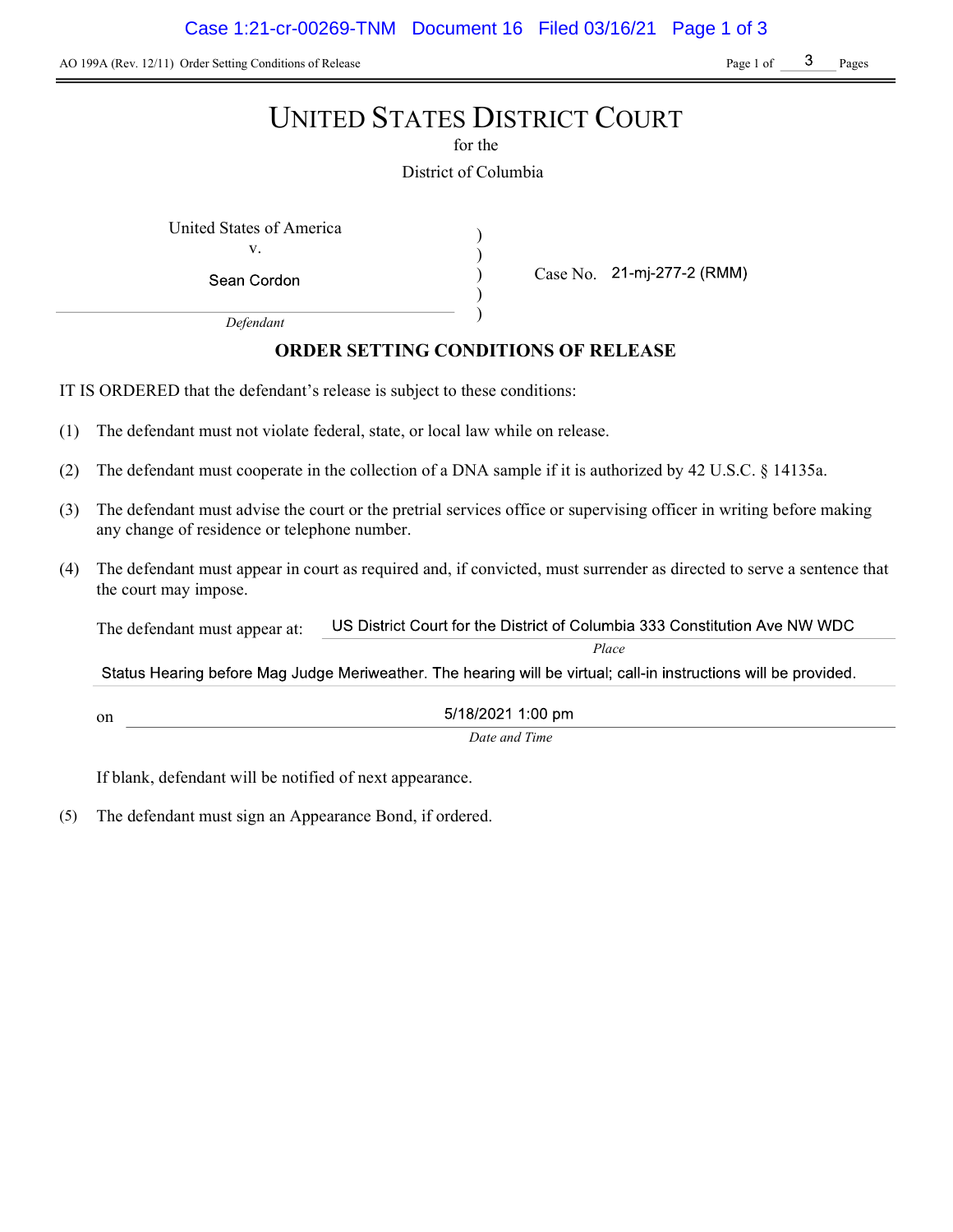AO 199B (Rev. 12/11) Additional Conditions of Release Page 2 of 3 Pages

# ADDITIONAL CONDITIONS OF RELEASE

IT IS FURTHER ORDERED that the defendant's release is subject to the conditions marked below:

(6) The defendant is placed in the custody of:

| Person or organization |  |  |
|------------------------|--|--|
|                        |  |  |

Address (only if above is an organization)

City and state Tel. No.

who agrees to (a) supervise the defendant, (b) use every effort to assure the defendant's appearance at all court proceedings, and (c) notify the court immediately if the defendant violates a condition of release or is no longer in the custodian's custody.

Signed: Custodian Date  $(\times)$  (7) The defendant must:  $(X)$  (a) submit to supervision by and report for supervision to the  $D.C.$  Pretrial Serv's Agency-weekly by phone, telephone number  $(202)$  442-1000, no later than  $03/19/2021$ (b) continue or actively seek employment. (c) continue or start an education program. Pretrial Services Agency for the District of Columbia ( ) (d) surrender any passport to: ( ) (e) not obtain a passport or other international travel document.  $(\times)$  (f) abide by the following restrictions on personal association, residence, or travel: Notify PSA in advance of all travel outside of Central District of California. Court approval needed for travel outside of the continental U.S.  $(X)$  (g) avoid all contact, directly or indirectly, with any person who is or may be a victim or witness in the investigation or prosecution, including: known victims, witnesses, defendants and/or others connected to the Capitol-related events on Jan 6, 2021. Def. may communicate with his co-def. brother about matters unrelated to the charged events. ( ) (h) get medical or psychiatric treatment: (i) return to custody each at o'clock after being released at o'clock for employment, schooling, or the following purposes: ( ) (j) maintain residence at a halfway house or community corrections center, as the pretrial services office or supervising officer considers necessary.  $(X)$  (k) not possess a firearm, destructive device, or other weapon. (1) not use alcohol  $($  ) at all  $($  ) excessively. ( ) (m) not use or unlawfully possess a narcotic drug or other controlled substances defined in 21 U.S.C. § 802, unless prescribed by a licensed medical practitioner. ( ) (n) submit to testing for a prohibited substance if required by the pretrial services office or supervising officer. Testing may be used with random frequency and may include urine testing, the wearing of a sweat patch, a remote alcohol testing system, and/or any form of prohibited substance screening or testing. The defendant must not obstruct, attempt to obstruct, or tamper with the efficiency and accuracy of prohibited substance screening or testing. ( ) (o) participate in a program of inpatient or outpatient substance abuse therapy and counseling if directed by the pretrial services office or supervising officer. ( ) (p) participate in one of the following location restriction programs and comply with its requirements as directed.  $($   $)$  (i) Curfew. You are restricted to your residence every day () from to , or () as directed by the pretrial services office or supervising officer; or  $($ ) (ii) Home Detention. You are restricted to your residence at all times except for employment; education; religious services; medical, substance abuse, or mental health treatment; attorney visits; court appearances; court-ordered obligations; or other activities approved in advance by the pretrial services office or supervising officer; or ( ) (iii) Home Incarceration. You are restricted to 24-hour-a-day lock-down at your residence except for medical necessities and court appearances or other activities specifically approved by the court. ( ) (q) submit to location monitoring as directed by the pretrial services office or supervising officer and comply with all of the program requirements and instructions provided. ( ) You must pay all or part of the cost of the program based on your ability to pay as determined by the pretrial services office or supervising officer. ( ) (r) report as soon as possible, to the pretrial services office or supervising officer, every contact with law enforcement personnel, including arrests, questioning, or traffic stops.<br>Stay out of D.C. except for Court, PSA business and meetings with atty; Do not possess any firearms; Verify  $(\times )$  (s) address with PSA